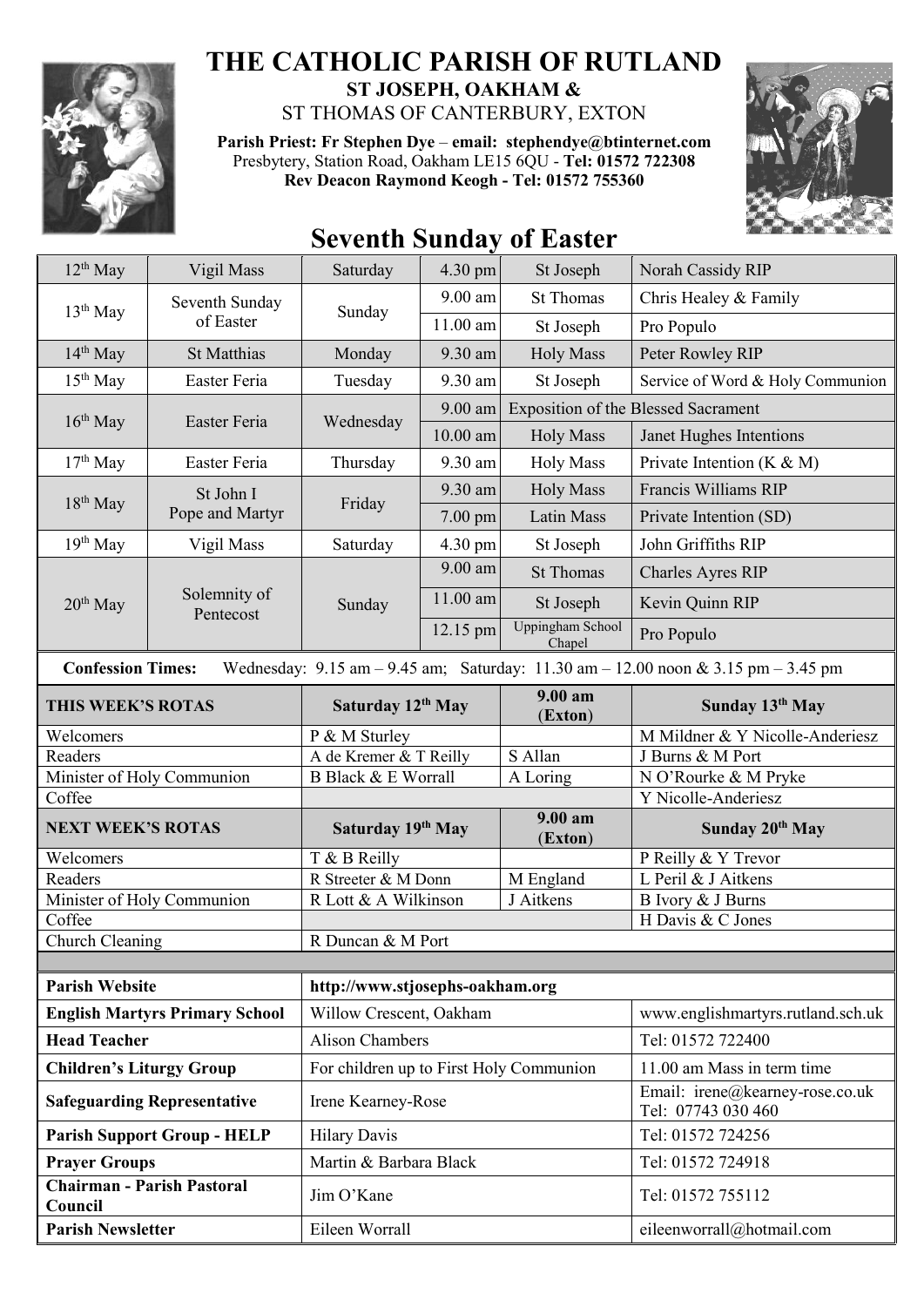**Please pray for the following who are ill:** *Colleen Lully, Mary Hurst, Sarah Ennis, Marie-Jeanne Lloyd-Hughes, Enid Wootton, Susan Healey, Helen Reilly, Stephen Walters, Christopher Brown, Elizabeth Brown, Maura and Mike Goulding, Philip Quinn, Simon Duncan, Fiona Ruddle, Theresa Thompson, Patricia Slater, Monique Pryke, Tim Maskell, Elisabeth Simpson, Claire Smith, Peter Tookey, Bill Hiscocks, Sharon Larkworthy, Mark Smith, Tim White, Helena Woolford, Megan Owens, Robert Johnstone, Michael Rimmer, John Rhodes, Elizabeth Fay, Myra Smith, Virginia Barwell, Cindy Johnston, Mary Lambert, John Owens (Snr), Michael Gardiner, Helen Wilson, Baby Luke Somerville, Graham Andrews, John Widdows, May Carrie, Margaret West-Sadler, Lewis Paul, Floss Jepson, Angela Munton, Nigel Stark, Shane Spencer, Phillip Botteley, Andrena Lynch, Janet and Barry Chalmers-Stevens, Avril Thompson, Jeffrey Miller, Fr Dominic O'Connor, Fr Kevin Clark, Fr Michael Bell, John and Rosemary Went, Cathy Green, Bernard Gandy, Catherine Farndell, Amanda Messer, Fr David Bowler, Aileen Egan, Melissa Barker, David Tookey and Sylvia Minckley*

**Anniversaries**  *Emilia Robinson, Rose Wheldon, Terry Colman, William Caffrey James Halfin, Margaret Alderdice, Doris Adams,Elizabeth Burton, Ethelreda Renzi, Elizabeth Rafferty, Francis Rising, Peggy Stephens, Frances Williams, Kareen Mason, John Tookey, Frances Hudson and Elizabeth Burton*

| <b>Last Week's Collection</b><br>Envelopes<br>£300.17<br>Loose Plate<br>£204.20<br><b>Standing Orders</b><br>£520.00<br>£1,024.37<br>Total<br>Don't forget to join us for<br>coffee after Mass on<br>Wednesday and<br>Sunday. | The Catholic Church celebrates World<br>Communications Day on Sunday 13th<br>May, when we are asked to pray for<br>those who work in the media and when a<br><b>Second Collection</b> is taken after Mass<br>to fund this important work. Please<br>take a prayer card with you when you<br>leave Church.                                                 | <b>St Joseph's Parish Council</b> There<br>will be a full Parish Council meeting on<br>Monday $4th$ June 2018. If you wish to<br>ask a question or suggest an item for the<br>agenda, please submit in writing by<br>Monday 28 <sup>th</sup> May to Jim O'Kane via the<br>presbytery or by email at<br>jjok1946@hotmail.co.uk. |  |  |  |
|-------------------------------------------------------------------------------------------------------------------------------------------------------------------------------------------------------------------------------|-----------------------------------------------------------------------------------------------------------------------------------------------------------------------------------------------------------------------------------------------------------------------------------------------------------------------------------------------------------|--------------------------------------------------------------------------------------------------------------------------------------------------------------------------------------------------------------------------------------------------------------------------------------------------------------------------------|--|--|--|
| Uppingham School Masses in the<br>School Chapel will be celebrated at<br>$12.15$ pm on:<br>$\bullet$ 20 <sup>th</sup> May<br>$\bullet$ 17 <sup>th</sup> June                                                                  | <b>CAFOD Lent Fast Day</b> On behalf of CAFOD, many thanks for your generosity<br>in giving to the Lent Fast Day. We raised a total of £465, which will be matched<br>by the government, so CAFOD will benefit by £930, plus gift aid. Your generosity<br>will help save the lives of some of the poorest and most vulnerable people around<br>the world. |                                                                                                                                                                                                                                                                                                                                |  |  |  |
| Mother's Prayers will be held on Tuesday 29 <sup>th</sup> May at 2.00 pm at 5 Old Brewery Court, Somerby. For further<br>information, please contact Lorraine on 01664 452117.                                                |                                                                                                                                                                                                                                                                                                                                                           |                                                                                                                                                                                                                                                                                                                                |  |  |  |
| We are very proud to offer you the opportunity of owning a copy of "GOOD NEWS FOR THE EAST MIDLANDS, an<br>account of the background to and the story of the Diocese of Nottingham" Capon Anthony Dolan a retired priest and  |                                                                                                                                                                                                                                                                                                                                                           |                                                                                                                                                                                                                                                                                                                                |  |  |  |

*account of the background to, and the story of, the Diocese of Nottingham*". Canon Anthony Dolan, a retired priest and former archivist of our Diocese, has, together with many other contributors, compiled this book which contains more than 360 pages of information and photographs of our parishes, religious communities, schools, pilgrimage sites and martyrs. A limited number of copies of the book are available to purchase in your parish at a reduced price of £16, and extra copies can be ordered by emailing or contacting the Retired Priests Appeal office 0115 888 2644, [srpfappeal@nrcdt.org.uk.](mailto:srpfappeal@nrcdt.org.uk) You can also order from the website [www.retiredpriestsappeal.com.](http://www.retiredpriestsappeal.com/) We hope you will enjoy reading this fascinating book, the first history of our Diocese to be published since 1950. Thank you for your continued support for the Sick and Retired Priests Appeal – the fund has now passed £4,150,000.00.

**English Martyrs School News** Tickets are still available for the FEM Quiz & Chips event on Friday 18th May at 7.30pm. Tickets are £5 and include entry and chips. There will be licensed bar, puddings and raffle. Adults only. No need to form a team in advance. Tickets available from the school office or from Briege Slattery and Claire McGrory at St Joseph's.

**Hockey:** Two teams from English Martyrs took part in the Year 5 and 6 hockey competition on Tuesday evening - both teams then qualified for the finals stage. Team 1 lost both of their games by 2 goals to nil. Team 2 however beat Tugby and Catmose Primary by 1 goal to nil in both cases. This set up a final against Brooke Hill who were very strong but we played very well giving a victory by 3 goals to nil. Another trophy and another chance to represent Rutland in the Leicestershire and Rutland County finals.

**Netball:** The Year 5 and 6 netball team were in action on Tuesday night. The children played very well and ended second in their qualifying group.

**St. Joseph's Parish Sewing Group** meets in the Meeting Room on Saturdays (except last Saturday of month) from 1.30 pm to 3.30 pm. Come and share tea/coffee, company, conversation and expertise. Bring your own project, sewing, knitting, embroidery etc. Next Meeting on  $19<sup>th</sup>$  May. Any questions, telephone Jenny Urquhart on 01572 770580.

| <b>Church Repository</b> Please take the time to visit                                                                    | <b>Book of Remembrance</b> This is an ongoing project so if at any |  |  |  |
|---------------------------------------------------------------------------------------------------------------------------|--------------------------------------------------------------------|--|--|--|
| our Church Repository in the Meeting Room.                                                                                | time you wish to have the names of loved ones inscribed in our     |  |  |  |
| There is a great selection of cards and gifts, all at                                                                     | book, please collect a slip from the Church porch which gives      |  |  |  |
| reasonable prices. If you would like to order any,                                                                        | details of what to do.                                             |  |  |  |
| please use the notepad provided.                                                                                          | Thank you.                                                         |  |  |  |
| <b>Our Sick List</b> If you would like someone to be added to the Sick Parishioners list, please make Fr Stephen aware or |                                                                    |  |  |  |

email Maria at: [rcchurchoakham@live.co.uk](mailto:rcchurchoakham@live.co.uk)

**Please note**: Any cheques made out to the Parish should read **St. Joseph's Oakham RCP**. Thank you.

**A very warm welcome to all our visitors this weekend**